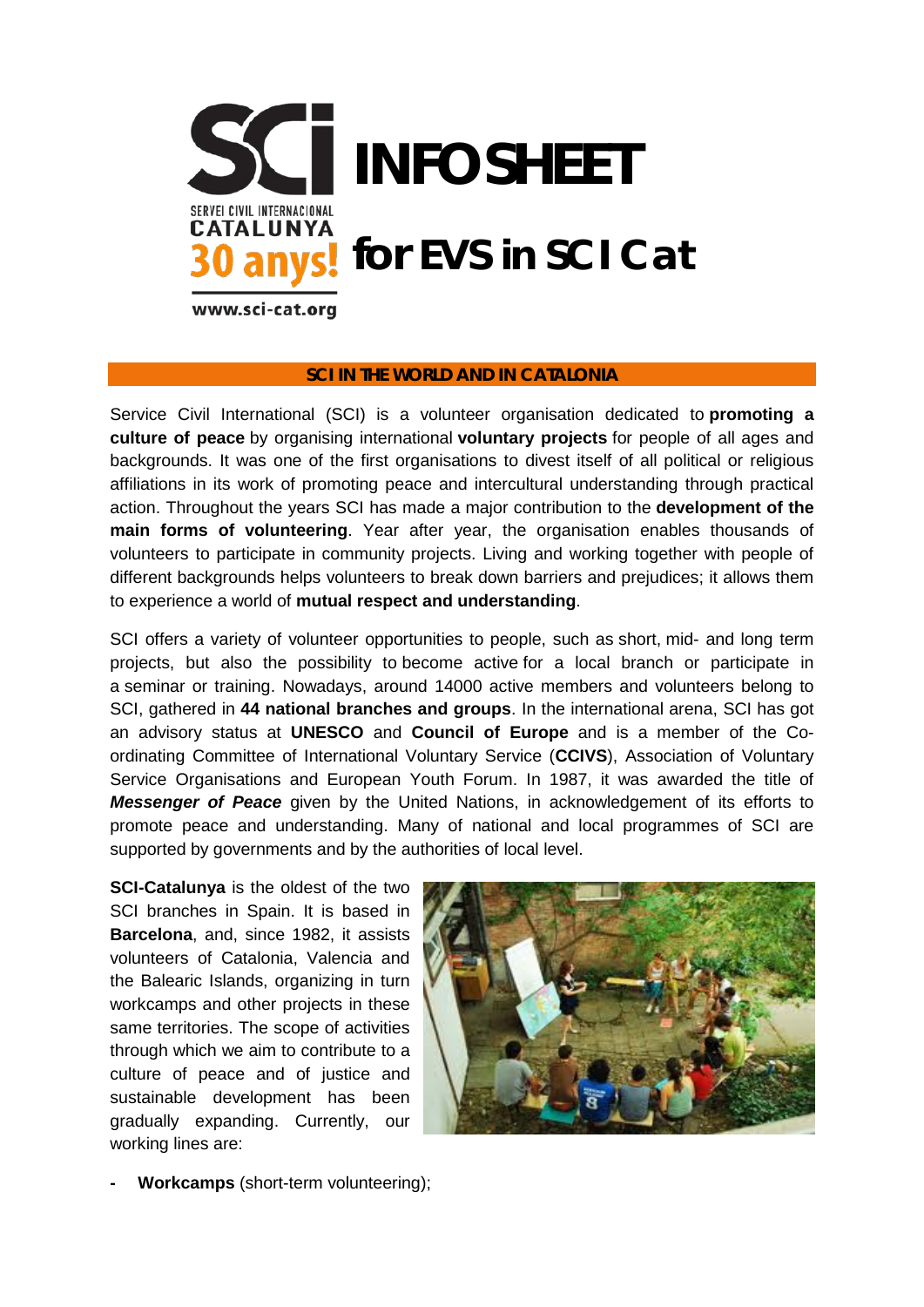- **- Medium and Long Term Voluntary Projects** (such as EVS);
- **- Actions and projects on raising awareness and education**, aimed at creating a space for exchange and training on issues that are significant for us (sustainable development, post-conflict reconstruction, international action in contexts of war, peace education, origin and causes of violent conflict, North-South relations, experiences of successful international cooperation, etc.);
- **- International Youth Exchanges** (exchanges of youth groups based on the issues of intercultural coexistence, peace education and violence prevention);
- **- Projects of international cooperation for development**;
- **- Local groups of volunteers**.

## **ABOUT CATALONIA, BARCELONA AND THE RAVAL DISTRICT**



Catalonia is a land of more than **two thousand years of history, tradition and culture**. A land with beautiful scenery, rich cultural heritage and open-minded, enterprising people. A land of nature and sports, of gastronomy and entertainment. It has always been hospitable and open to the outside world, thanks to its long tradition of international trade. Catalan culture is then both **national and cosmopolitan**, generally belonging to the Mediterranean tradition, but different from most other places of the Iberian peninsula in

several aspects, starting from its language, the **Catalan** (spoken by around 14 million people) or its **traditional folk culture**. With over seven million inhabitants and an area of almost 32 thousand km<sup>2</sup>, Catalonia basks in a privileged, temperate, Mediterranean climate all year round. Moreover, it offers visitors a tremendous range of opportunities to enjoy culture and history, with several architectural and artistic treasures, sites and monuments, and with its unique **seaside** (like Costa Brava), **mountains** (like Pyrenees or Montserrat), or **cities** (like Barcelona or Girona).

**Barcelona** is the capital of [Catalonia,](https://en.wikipedia.org/wiki/Catalonia) the largest metropolis on the [Mediterranean Sea.](https://en.wikipedia.org/wiki/Mediterranean_Sea) Its population counts more than 1,6 million people within its administrative limits on a land area of 101.4  $km^2$ . However, the urban area of Barcelona extends beyond these administrative city limits, counting more or less 4.5 million people within an area of around 800  $km^2$ .

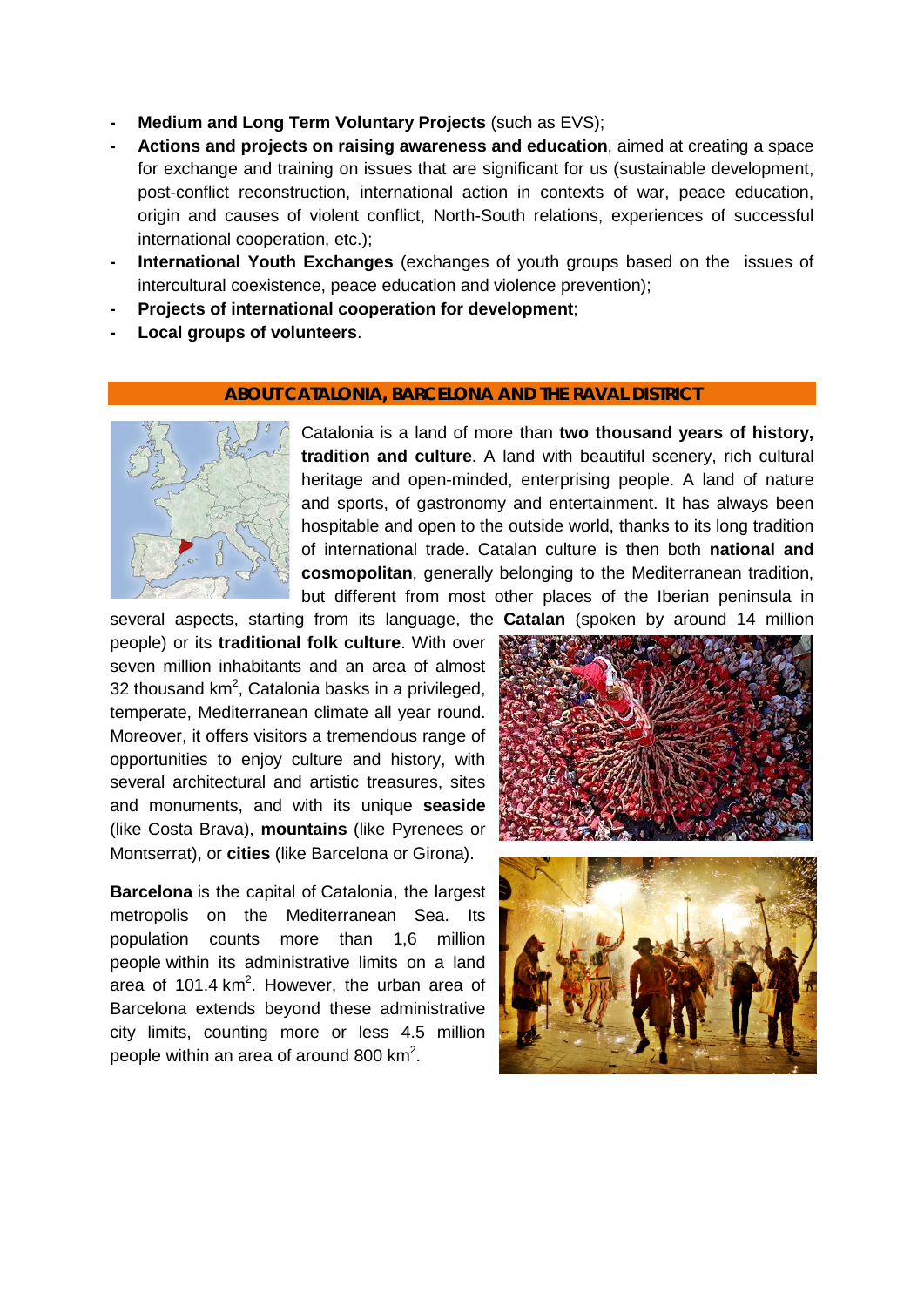

It has a rich cultural heritage and is today an important cultural centre and a major tourist destination. The city's cultural offer is extensive and varied, both in the diversity of the activities that go on during the whole year and in the number of venues and facilities where they're held in. Particularly renowned are the architectural works of [Antoni](https://en.wikipedia.org/wiki/Antoni_Gaud%C3%AD)  [Gaudí](https://en.wikipedia.org/wiki/Antoni_Gaud%C3%AD) and [Lluís Domènech i Montaner,](https://en.wikipedia.org/wiki/Llu%C3%ADs_Dom%C3%A8nech_i_Montaner) which have been designated UNESCO [World](https://en.wikipedia.org/wiki/World_Heritage_Site)  [Heritage Sites.](https://en.wikipedia.org/wiki/World_Heritage_Site) It is today also one of the world's leading economic, trade fair/exhibitions

and cultural-sports centres. Barcelona is a dynamic and open city, a perfect city to enjoy, explore, relax and have fun. It has its own way of life which makes it unique and worth to visit or even live in for a while!

To know more on the city and its on-going events, you can check, among others, these websites: www.barcelonaturisme.com; [http://barcelonacultura.bcn.cat/en;](http://barcelonacultura.bcn.cat/en) [www.timeout.com/barcelona.](http://www.timeout.com/barcelona)

The EVS project takes place in the SCI-Catalunya premises (although occasionally some activities can take place outside the office), in the very centre of Barcelona, one of the oldest part of the city: a district called **Raval**. This district is characterized both by a high percentage of immigrant population and by the recent urban transformation and modernisation. The combination of these two factors has created a neighbourhood where people belonging to different groups (both as regards their origin and their socioeconomic stratum) harmoniously live together. Immigrant communities are mostly from Asian, North African and Latin-American countries; some of them



are newcomers, while some others are already deep-rooted in the city, where they own their own businesses and generate their own social fabric. In the neighbourhood there are also immigrants from other European countries who, together with foreign students, usually come from more privileged socio-economic contexts. All the inhabitants, new or old, harmoniously live together in Raval.

The resulting mix makes the district **rich, vital, culturally diverse**, in constant change and transformation, but also delicate in its equilibrium. For these same characteristics it is also an ideal working environment for SCI-Catalunya, especially suitable for topics such as multiculturalism or coexistence. For this reason, we strength the implementation of training and awareness activities in our premises, where volunteers can gather in a dedicated space and which allow us to better circulate information to the people of the neighbourhood and to contribute to their associative life.